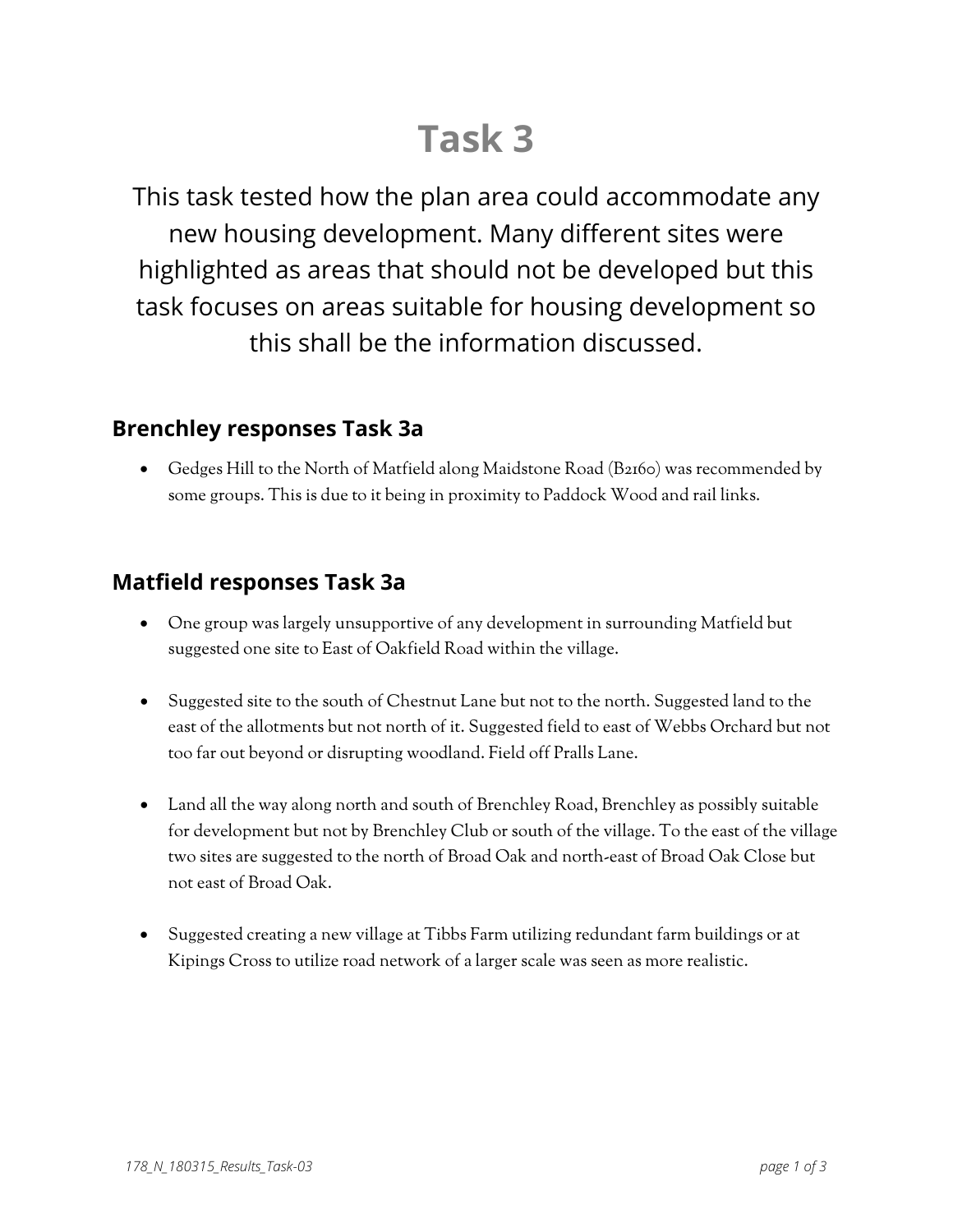# **Brenchley responses Task 3b**

- Site 410 was unanimously opposed by all groups as it is considered to be too large and one group stating there is an inappropriate access. Site 215 and 393 were similarly thought to be inappropriate with the majority of groups opposing it. Again, infrastructure was felt to be sufficient for site 215. Site 34 and 80 again was opposed by the majority of groups stating in particular at site 80 that the open countryside should be protected.
- Site 103 split the groups however most felt it was too large if the area was to be built on. Sites 214 and 427 also split groups however the majority felt that they should be built on. Site  $333$ was also split however the majority were opposed with comments siting that the site is too big and would detrimentally impact on the nice countryside and further would need road improvements to make it suitable.
- Sites 36 and 414 in the village of Matfield were supported by groups with no oppositions. With another group suggesting to the north of site 412 should be considered. A rolling theme was the concern of the infrastructure needed first particularly to the north of Matfield along the B2160.

# **Matfield responses Task 3b**

- In the heart of Matfield site 410 was unsupported by a majority with most groups specifically siting that the site is simply too large for the village. Site 242 was unanimously unsupported with no particular reason given. Site 34 and 36 were largely unsupported by local residents with one group raising particular concerns about the potential impact on local woods.
- Sites 214, 326, 353, 414 and 401 had the most support by residents however none of these sites were unanimously so. Site 401 had the most support with groups stating it was a good location however others stating that there were too many potential homes in this area. Site 18 also gained a lot of support however the majority voted against this site due to the potential impact on the woods. Other groups suggested creating new hamlet to Kippings Cross as opposed to expanding the existing villages.